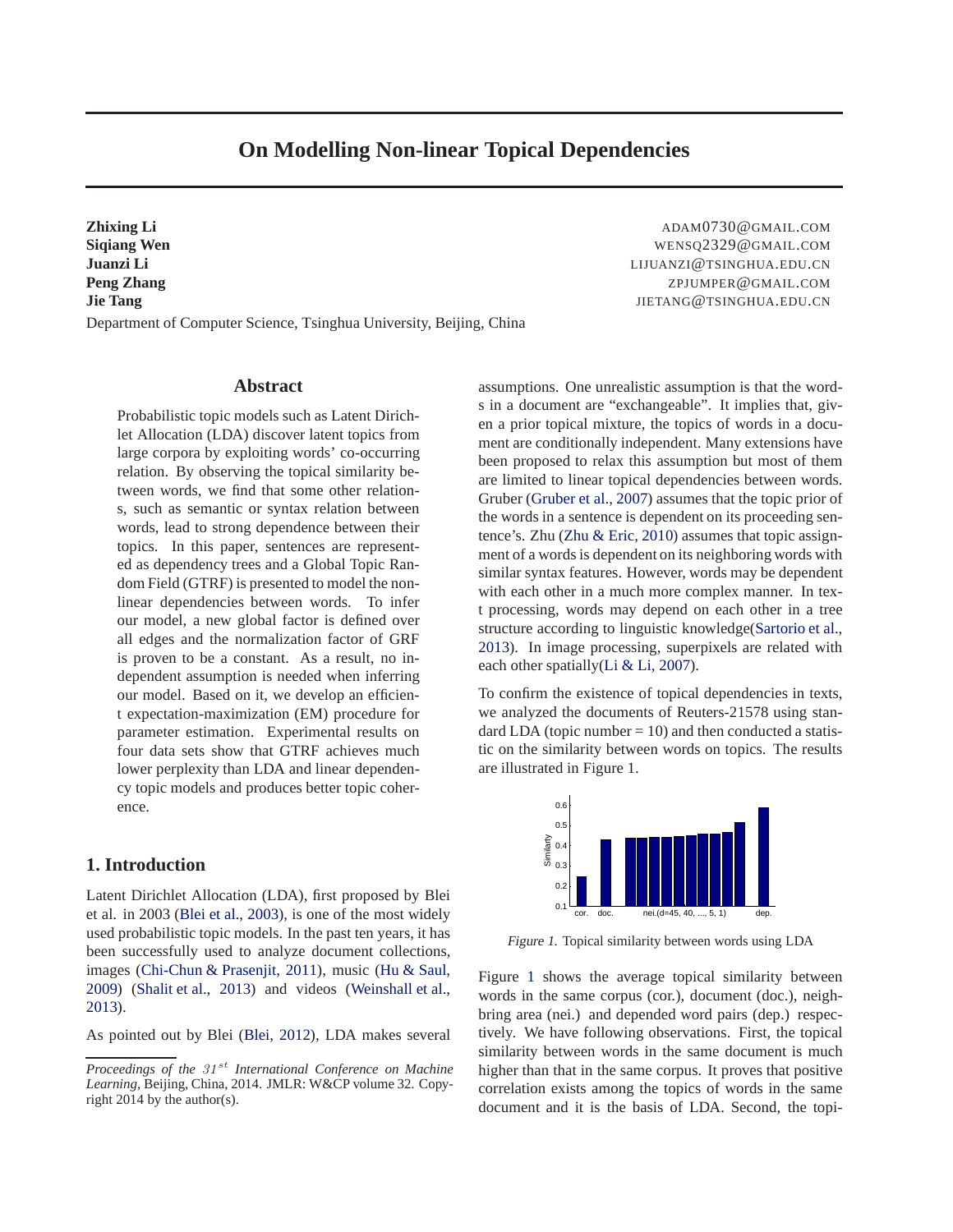cal similarity between neighboring words increases within a decreasing distance ranging from 45 to 1. It implies that neighboring relation is more significant than cooccurring relation. This has been proven by many existing literatures[\(Zhu & Eric](#page-8-0), [2010\)\(Gruber et al.,](#page-8-0) [2007\)](#page-8-0). Third, the topics of semantically or syntactically dependent word pairs achieve the highest similarity. It means that the syntactic or semantic dependencies lead to the strongest topical dependencies and they are able to provide more useful information in topic modeling.

However, modeling these topical dependencies is a nontrivial task because of the non-linear structures. The main challenge is the generation probability of topic assignments. The nature of Bayesian model requires that the topic assignments should be drawn from a legal probability measure to make sure that the model won't lead to unexpected biases. However, for distributions that can model the probability of a set of (mutually) dependent variables, such as Markov Random Field (MRF) and Conditional Random Field (CRF), the calculation of the normalization factor is usually difficult and to some extent impossible in some scenarios. To overcome this challenge, CTRF [\(Zhu & Eric,](#page-8-0) [2010](#page-8-0)) makes an extra independent assumption between word pairs. Even though, it can only model linear topical dependencies between words. Graber [\(Boyd-Graber & Blei,](#page-8-0) [2008](#page-8-0)) proposes a model to make use of the syntactic information available from parse trees but it only handles unidirectional dependencies.

In this paper, we present a novel method to model nonlinear structure topical dependencies. The key of our model is the embedding of Global Random Field (GRF) for the sampling of latent topics over words. Except the multinomial factors used in conventional LDA model, GRF imports a new global factor defined over all edges to model the topical dependencies between words. With some constrains that can be easily satisfied, the normalization factor of GRF is proven to be a constant. As a result, no independent assumption is needed when inferring our model. We develop an EM algorithm for parameter estimation and experimental results on four different copra show that nonlinear dependencies do improve the modelling performance when comparing with existing methods.

The rest of this paper is organized as follows. Section 2 gives a brief review of related works and Section 3 presents our model. Inference and parameter estimation are presented in Section 4 and in Section 5 we conduct experiments on four corpora. Section 6 concludes this paper.

## **2. Related Work**

In this section we give a brief review of related works. Table 2 defines some frequently occurring variables.

| Symbol            | Description                         |
|-------------------|-------------------------------------|
| w:                | a word, or a vertex in a graph $G$  |
| z:                | a topic, or a state of vertex $w$ . |
| $\theta$ :        | the topic mixture of a document.    |
| $d$ :             | a document that is composed of a    |
|                   | sequence of words.                  |
| N:                | the number of words in a document.  |
| $K^{\mathcal{A}}$ | the number of topics.               |

Table 1. Notations of some frequently occurring variables.

## **2.1. LDA and its extensions**

To our knowledge, although there are lots of studies focusing on modeling the topical dependencies for LDA, there is few existing work that models topical dependencies in graph structure. Most of them are of linear chain structure or unidirectional tree structure.

LDA [\(Blei et al.](#page-8-0), [2003\)](#page-8-0) is a generative three-layer Bayesian model assuming that the topics of words in the same document are conditionally independent. In LDA, the probability of a topic sequence is:

$$
p_{lda}(z|\theta) = \prod^{n} Multi(z_n|\theta)
$$
 (1)

HTMM [\(Gruber et al.](#page-8-0), [2007](#page-8-0)) model assumes that all words in the same sentence should be assigned to the same topic and the topic of one sentence is dependent on its preceding sentence. For a document, it generates a topic sequence using a Markov process:

$$
p_{lda}(z|\theta) = p(z_1|\theta) \prod_{2}^{n} p(z_n|z_{n-1}, \theta)
$$
 (2)

The strategy of seqLDA [\(Lan et al.,](#page-8-0) [2010\)](#page-8-0) and STM [\(Boyd-Graber & Blei,](#page-8-0) [2008\)](#page-8-0) is similar but in seqLDA, the topical dependencies are defined on longer units such as chapters and in STM, words are generated conditioned on their parents in the parse trees.

CTRF [\(Zhu & Eric](#page-8-0), [2010\)](#page-8-0) relaxes the independent assumption by defining a linear chain Conditional Random Field on the topic sequence. It differs from HTMM and STM that the topical dependencies in CTRF are mutual instead of unidirectional. CTRF defines the probability of a topic sequence using Generalized Linear Model (GLM):

$$
p_{ctrf}(z|\theta, a) = \frac{\prod_{n} [\phi(z_n|\theta, a)\phi(z_n, z_{n+1}|\theta, a)]}{\sum_{z'} \prod_{n} [\phi(z'_n|\theta, a)\phi(z'_n, z'_{n+1}|\theta, a)]}
$$
(3)

However, the complexity of the log-partition function  $Z(\theta) = \sum_{z'} \prod_n [\phi(z'_n | \theta, a) \phi(z'_n, z'_{n+1} | \theta, a)]$  prevents accurate inference of CTRF. CTRF makes an assumption that the potential functions  $\phi(\cdot)$  of different words (pairs) are independent with each other to facilitate the calculation of the expectation of  $Z(\theta)$ .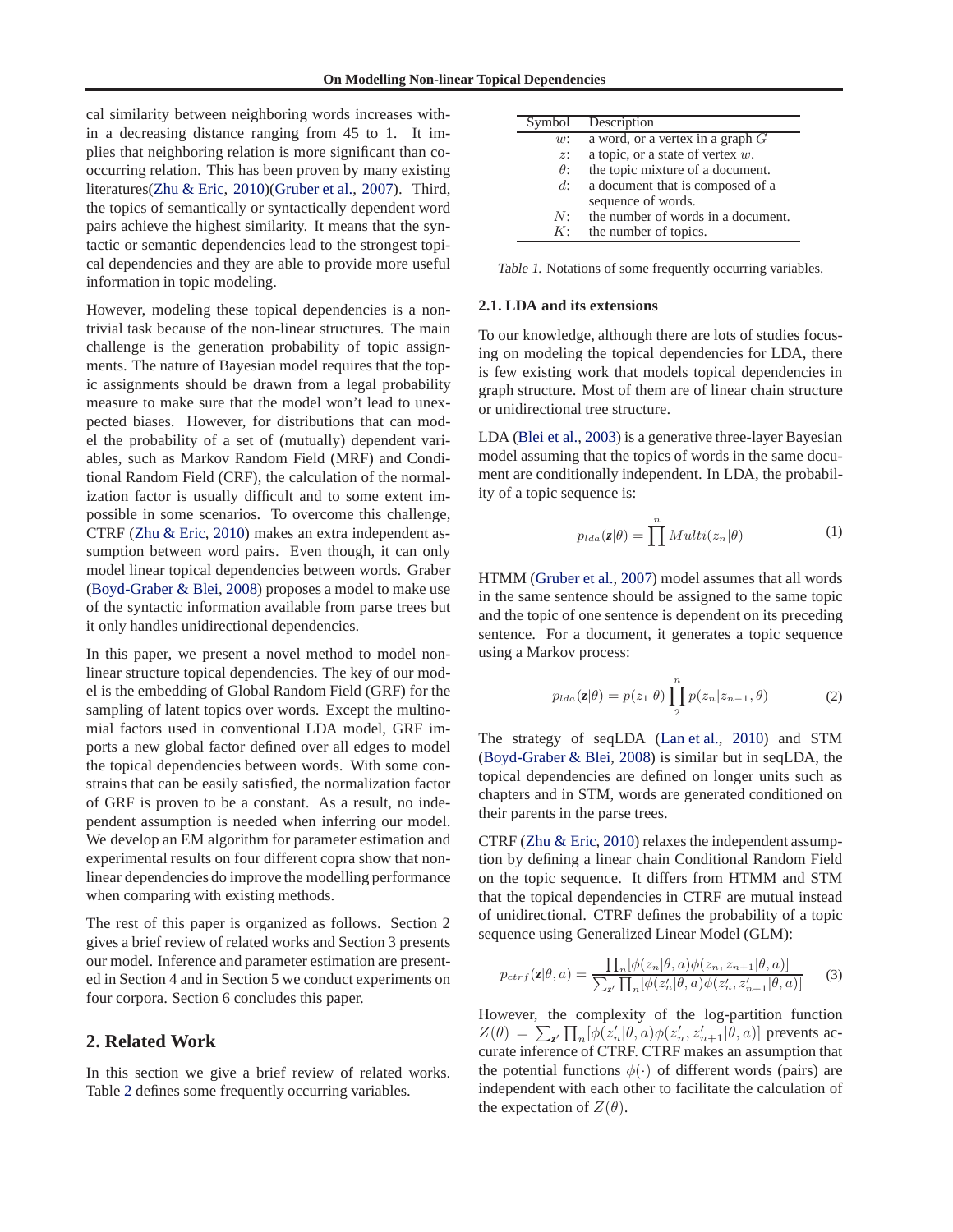<span id="page-2-0"></span>There are some lines of research aiming at relaxing other assumptions of LDA. Newman [\(David et al.,](#page-8-0) [2011\)](#page-8-0) proposed a model using the relation of words directly to modify the distribution of word generation instead of topical dependencies. Griffiths [\(Griffiths et al.,](#page-8-0) [2005\)](#page-8-0) presents a model that automatically identifies if a word is a functional word or a content word using a Hidden Markov Model (HMM). Markov Topic Random Field (MTRF) [\(Hal,](#page-8-0) [2009\)](#page-8-0) assums that documents are dependent with each other. Posterior Regulization [\(Ganchev et al.,](#page-8-0) [2010\)](#page-8-0) defines constrains on the latent variables to reduce the searching space. Our model differs from these methods by modeling mutual topical dependencies between words in non-linear structure.

#### **2.2. Graphic Representation of Documents**

In most existing research, a document is represented as an unordered collection of words, which is also known as "bag of words" representation. In these studies, the relations between words are totally abandoned except the co-occurring relation. Usually, this representation is used to simplify the the modeling while according to linguistic knowledge, words are dependent with each other in a more complex manner.

Dependency parsing [\(Ryan & Joakim,](#page-8-0) [2011](#page-8-0)) is a natural language processing tool which can find the syntax or semantic relations between words, and then represents a sentence into a tree (See Figure 2 for example). Most of the linked words in this tree are tightly related with each other, e.g., *sales* and *IPhone5*, *disappoint* and *invertors*. In practice, we can filter out the edges that link to function words such as *the* and add new edges using some rules. For example, the *subject* and *object* of the same verb. In this way, with the help of a dependency parser, a sentence can be transformed into a graph conveniently.



Sentence: *The sales of new iPhone5 disappoint investors.*

#### Figure 2. A dependency tree

The graphic representation of documents reserves more information than "bagof words" representaion and actually has imported linguistic knowledge in it. In the next section, we propose a new model based on a carefully designed random field to make use of the non-linear semantic or syntactic dependencies between words in topic model.

## **3. Global Topic Random Field**

In this section, we present Global Topic Random Field (GTRF), a new model that can exploit topical dependency of arbitrary structures. Given a document  $d$ , we at first transform it into a graph  $G_d$  using the method discussed in Section 2.2.

#### **3.1. Global Random Field**

Once a document is represented as a graph, the sampling of topics can be cast into the sampling of this graph. We propose a random field called Global Random Field (GRF) to model the sampling process. Before presenting GRF, we start by defining a new distribution.

**Theorem 1 :** Given an undirected graph  $G = \langle W, E \rangle$ where  $W = \{w_i | i = 1, 2, ..., n\}$  is a set of vertices,  $E =$  $\{(w'_i, w''_i)|i = 1, 2, ..., m\}$  is the edge set and the state of a vertex *w* is drawn from a finite set  $Z = \{z_i | i = 1, 2, ..., k\},\$ function:

$$
P(G) = f_G(g) = \frac{1}{|E|} \prod_{w \in W} \phi(z_w) \times \sum_{(w', w'') \in E} \phi(z_{w'}, z_{w''})
$$
  
s.t. 1.  $\phi(z) > 0, \phi(z, z') > 0$   
2.  $\sum_{z \in Z} \phi(z) = 1$   
3.  $\sum_{z', z'' \in Z} \phi(z') \phi(z'') \phi(z', z'') = 1$  (4)

is a probability measure.

In Equation 4,  $\phi(\cdot)$  is a function defined on a single vertex and  $\phi(\cdot, \cdot)$  is a function defined on an edge. g is one sample (topic assignment) of G and  $z_w$  is the state (topic) of vertex w. The proof can be found in Appendix.

We call a random field with a distribution as in Equation 4 a *Global Random Field* (GRF) because the item  $\sum_{(w',w'')\in E} \phi(z_{w'},z_{w''})$  sums over through all edges in G while in MRF or CRF, each factor (potential function) is defined on a clique. One may find that there is no normalization factor in Equation 4. This is the advantage of GRF with which in the modeling process, we can avoid the complex calculation of normalization factor and thus do not need to make extra independent assumptions.

Since there is no constrain on the structure of  $G$ , all kinds of structures are acceptable, ranging from simple structure such as linear chain to complex structures such as tree or network.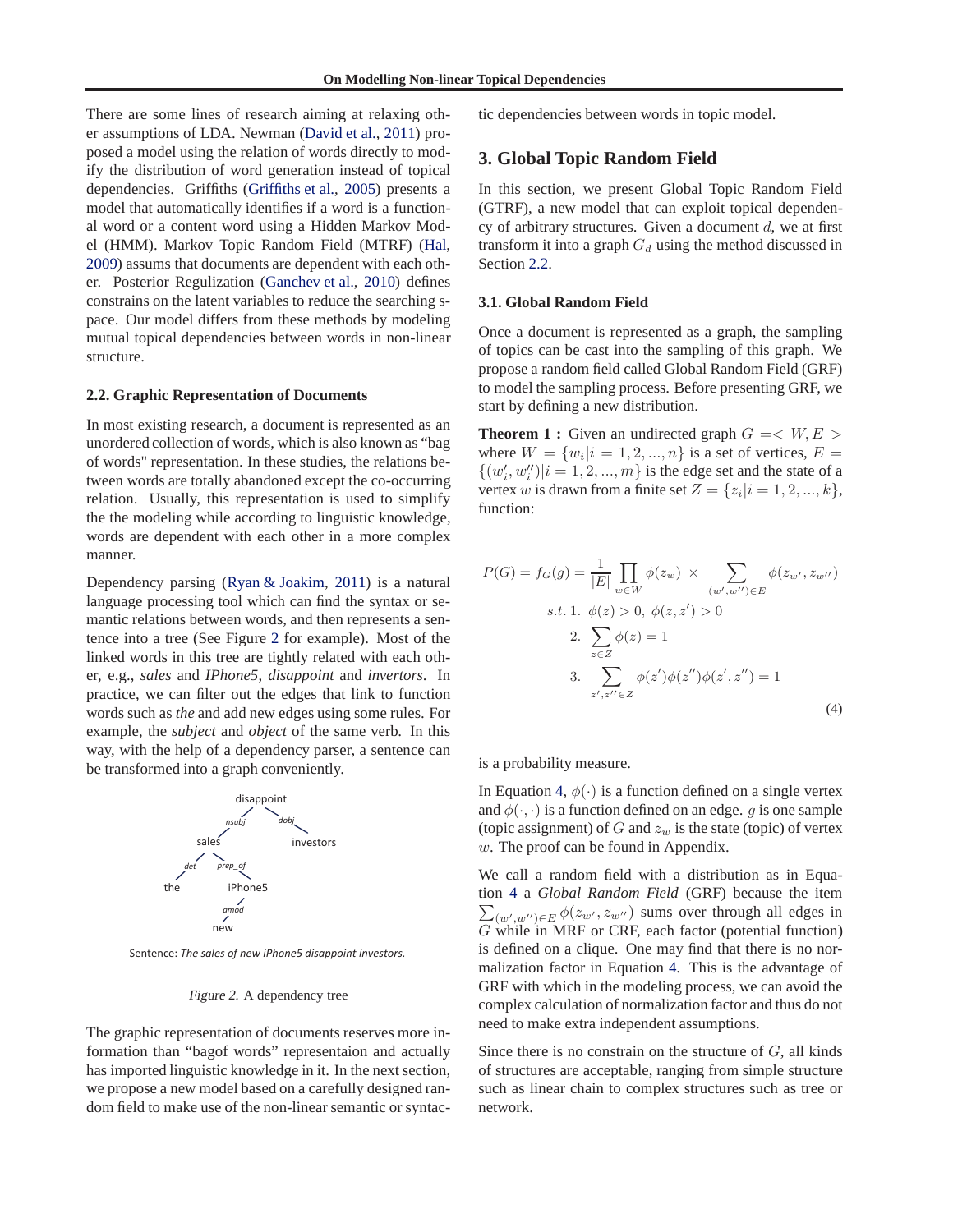## **3.2. Modeling topical dependencies Using GRF**

Based on GRF, we propose a new model *Global Topic Random Field* (GTRF). GTRF differs from standard LDA and its extensions in the generation of words' topics.

In GTRF, for document d, given a topic mixture  $\theta$  (that drawn from a Dirichlet prior) and its graphic representation  $G_d = \{V, E\}$ , the probability of the topic sequence *z* of d is modeled by:

$$
p_{gtrf}(z|\theta) = \frac{1}{|E|} \prod_{w \in V} Multi(z_w|\theta)
$$
  
 
$$
\times \sum_{(w',w'') \in E} (\sigma_{z_{w'}=z_{w''}} \lambda_1 + \sigma_{z_{w'}\neq z_{w''}} \lambda_2) \quad (5)
$$
  
where  $\sigma_x = \begin{cases} 1 & x \text{ is true} \\ 0 & x \text{ is false} \end{cases}$ 

Comparing with Equation [4,](#page-2-0) we can see that the function defined on the topic of a single word is a Multinomial distribution parameterized by  $\theta$  and the function defined on a edge is  $(\sigma_{z_e^1=z_e^2}\lambda_1 + \sigma_{z_e^1 \neq z_e^2}\lambda_2)$ . Obviously,  $\sum_{z} Multi(z|\theta) = 1$  and  $Multi(z|\theta) > 0$ . To satisfy the third constraint, the following equation should hold true:

$$
\sum_{z_{w'}, z_{w''}} [Multi(z_{w'}|\theta)Multi(z_{w''}|\theta)
$$
  
\n
$$
\times (\sigma_{z_{w'}=z_{w''}}\lambda_1 + \sigma_{z_{w'}\neq z_{w'/\prime}}\lambda_2)]
$$
  
\n
$$
= \sum_{z_{w'}=z_{w''}} (Multi(z_{w'}|\theta) \times Multi(z_{w''}|\theta) \times \lambda_1)
$$
  
\n
$$
+ \sum_{z_{w'}\neq z_{w''}} (Multi(z_{w'}|\theta) \times Multi(z_{w''}|\theta) \times \lambda_2))
$$
  
\n
$$
= \theta^T \theta \lambda_1 + (1 - \theta^T \theta) \lambda_2 = 1
$$

To make Equation 6 true, we have:

$$
\lambda_1 = \lambda_2 + \frac{1 - \lambda_2}{\theta^T \theta} \tag{7}
$$

According to Theorem 1, once Equation 7 is satisfied, the function defined in Equation 5 is a legal probability measure.

Given a topic sequence  $z$ , we can divide the edge set  $E$ of  $G_d$  into two sets:  $E_C$  and  $E_{NC}$ .  $E_C$  contains edges that connect two vertices that have been assigned the same topic and  $E_{NC}$  contains the remains. The edges in  $E_C$  are called **Coherent Edges**. Then Equation 5 can be rewritten as:

$$
p_{gtrf}(\mathbf{z}|\theta) = \frac{1}{|E|} \prod_{w \in V} Multi(z_w|\theta) \times (|E_C|\lambda_1 + |E_{NC}|\lambda_2)
$$
  
= 
$$
\prod_{w \in V} Multi(z_w|\theta) \times \left( \frac{|E_C|(1-\lambda_2)}{|E|\theta^T\theta} + \lambda_2 \right)
$$
(8)

To derive Equation 8, we used Equation 7 and the fact  $|E| = |E_C| + |E_{NC}|.$ 

According to our observation, the linked words have higher topical similarity. To model positive correlations between topics of linked words, **coherent edges should be rewarded**. This can be satisfied by choosing a  $\lambda_2 < 1$  and lower  $\lambda_2$  means higher reward to coherent edges.

Given distribution  $P_{\text{dtr}f}$ , then we have the generation procedure of a document as follows:

- 0. Transform document d into a graph  $G_d$ .
- 1. Draw  $\theta \sim Dir(\alpha)$ .
- 2. Draw a topic sequence  $z \sim P_{gtrf}(z|\theta)$
- 3. For each of N word  $w_n$  in d: draw  $w_n \sim Multi(\beta_{z_n,w_n}).$

In this generation procedure, the topics for a document are sampled at the same time. Topical dependencies between related words are modeled using GRF which will reward graphs that contain more coherent edges.

## **4. Inference and Estimation**

In this section we discuss how to infer the posterior distribution and estimate parameters of GTRF. Although in the conditional probability  $p_{attrf}(z|\theta)$ , there is no log-partition function and as a result the summation over an exponential number of latent topic assignments can been avoided,  $p_{attrf}(z|\theta)$  contains a global factor summing over all the edges which is difficult to calculate. This factor is approximated using Taylor series in this paper.

#### **4.1. Posterior Inference**

(6)

Like LDA and its extensions, GTRF can not be inferred exactly. We develop a variational inference method for GTR-F. At first we give the probability of a document:

$$
p(\mathbf{w}|\alpha,\beta) = \int p(\theta|\alpha) \sum_{z} p_{grtf}(z|\theta) \prod_{n} p(w_n|z_{w_n}, \beta) d\theta
$$

Parameters  $\alpha$  and  $\beta$  can not be estimated directly due to the coupling between  $\theta$  and  $\beta$ . We develop a variational distribution  $q$  to approximate  $p$ :

$$
q(\theta, \mathbf{z} | \gamma, \varphi) = Dir(\theta | \gamma) \times \prod_n Multi(z_{w_n} | \varphi_{w_n})
$$

Following the deduction of standard LDA in [\(Blei et al.,](#page-8-0) [2003\)](#page-8-0), we can write the likelihood of a document in GTRF into:

$$
L \triangleq \mathsf{E}_q\big[\log p(\theta|\alpha)\big] + \mathsf{E}_q\big[\log p(\mathbf{z}|\theta)\big] + \mathsf{E}_q\big[\log p(\mathbf{w}|\mathbf{z}, \beta)\big]
$$

$$
-\mathsf{E}_q\big[\log q(\theta)\big] - \mathsf{E}_q\big[\log q(\mathbf{z})\big]
$$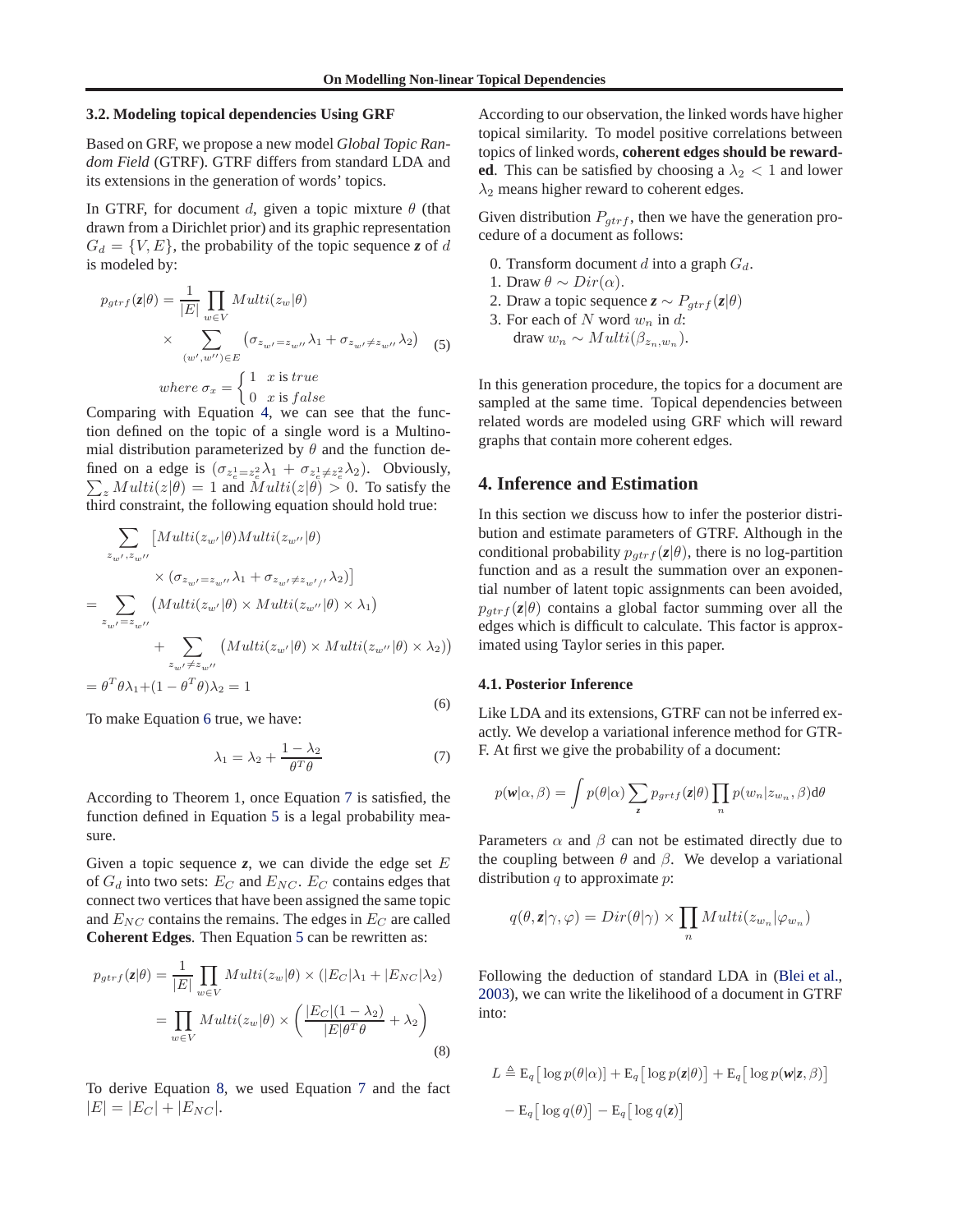All items except the second one can be expanded as in L-DA. Here we only expand the second item to save space:

$$
E_q \left[ \log p(z|\theta) \right]
$$
  
=  $E_q \left[ \log \left( \prod_n Multi(z_{w_n}|\theta) \times \frac{|E_C|(1-\lambda_2) + \lambda_2|E|\theta^T\theta}{|E|\theta^T\theta} \right) \right]$   
=  $E_q \left[ \log \left( \prod_n Multi(z_{w_n}|\theta) \right) \right]$   
+  $E_q \left[ \log \left( |E_C|(1-\lambda_2) + \lambda_2|E|\theta^T\theta \right) \right]$   
-  $E_q \left[ \log \left( |E|\theta^T\theta \right) \right]$  (9)

In the last line, the first item is the same as the likelihood in  $p_{lda}$  w.r.t the variational distribution. The second and third item can not be calculated directly so we use Taylor series to approximate them and we have:

$$
E_q \left[ \log \left( (1 - \lambda_2) |E_C| + \lambda_2 |E| \theta^T \theta \right) \right] - E_q \left[ \log \left( |E| \theta^T \theta \right) \right]
$$
  
\n
$$
\approx E_q \left[ \zeta_1^{-1} \left( (1 - \lambda_2) |E_C| + \lambda_2 |E| \theta^T \theta \right) - 1 + \log \zeta_1 \right]
$$
  
\n
$$
- E_q \left[ \zeta_2^{-1} \left( |E| \theta^T \theta \right) - 1 + \log \zeta_2 \right]
$$
  
\n
$$
= \left( \frac{1 - \lambda_2}{\zeta_1} \right) E_q (|E_C|) - \left( \frac{\zeta_1 - \zeta_2 \lambda_2}{\zeta_1 \zeta_2} |E| \right) E_q (\theta^T \theta)
$$
  
\n
$$
+ \log \zeta_1 - \log \zeta_2
$$
\n(10)

In Equation 10, we use the fact that  $|E|$ , which is the number of edges in  $G_d$ , is a constant w.r.t  $G_d$ . The reward given to coherent edges is controled by  $\lambda_2$ .

 $E_q|E_C|$  can be calcualted as:

$$
E_q|E_C| = \sum_{(w_n, w_m) \in E} \varphi_{w_n}^T \varphi_{w_m}
$$
 (11)

 $E_q(\theta^T \theta)$  can be obtained according to the definition of Dirichlet distribution:

$$
\mathbf{E}_q(\theta^T \theta) = \sum^{K} \mathbf{E}_q \theta_i^2 = \sum^{K} \frac{\gamma_i(\gamma_i + 1)}{\gamma_0(\gamma_0 + 1)}
$$
(12)

where  $\gamma_0 = \sum_i^K \gamma_i$ .

The rest items in  $L$  can be deducted in the same way as LDA.

## **4.2. Parameter Estimation**

In the previous subsection, we have completed the deduction of the likelihood  $L$  and it can be represented as a function of  $(\gamma, \varphi, \alpha, \beta, \zeta_1, \zeta_2, \lambda_2)$ . Among these parameters,  $\zeta_1, \zeta_2$  are used for Taylor approximation and they can be embedded with the values of  $(1 - \lambda_2)|E_C| + \lambda_2|E|\theta^T\theta$ and  $|E|\theta^T\theta$  in the previous iteration respectively.  $\lambda_2$  is an hyper parameter and it's value is determined by data observations or other methods. The updating rules for  $\alpha$  and  $\beta$ are the same as in LDA and we omit them to save space. Here we give the updating rules for  $\varphi$ .

$$
\varphi_{w_n i} \propto \beta_{i v} \exp\left(\Psi(\gamma_i) + \frac{1 - \lambda_2}{\zeta_1} \times \sum_{(w_n, w_m) \in E} \varphi_{w_m i}\right)
$$
\n(13)

In Equation 13,  $i$  is the index of topic and  $v$  is the index of  $w_n$  in the vocabulary and  $w_m$  is one of the words that semantically or syntactically dependent on  $w_n$ . From this equation, we can see that once  $\lambda_2 < 1$ ,  $\varphi_{w_n}$ , the topic distribution of word  $w_n$  will obtain positive mass from  $w_m$ and therefore after iterations the topic distributions of connected words will approach the same.

Unfortunately, we can not obtain the direct updating rule for  $\gamma$ . As a suboptimal strategy, we update  $\gamma$  using Newton method and here is the derivation of L w.r.t.  $\gamma$ :

$$
\frac{\partial L}{\partial \gamma_i} = (\alpha_i - \gamma_i + \sum_n \phi_{w_n i}) (\Psi'(\gamma_i) - \Psi'(\gamma_0))
$$

$$
- \frac{\zeta_1 - \zeta_2 \lambda_2}{\zeta_1 \zeta_2} |E| \left( \sum_K \frac{\gamma_i (\gamma_i + 1)}{\gamma_0 (\gamma_0 + 1)} \right)'
$$
(14)

where  $\gamma_0 = \sum_i^K \gamma_i$ .

Clearly, the time complexity of  $\frac{\partial L}{\partial \gamma_i}$  is  $O(N+K)$  where N is the number of words of current document and  $K$  is the number of topics. Therefore,  $\frac{\partial L}{\partial \gamma_i}$  can be compute efficiently.

With the aboving updating rules, we leverage an EM algorithm to estimate parameters  $\alpha$  and  $\beta$  and the procedure is substantially the same as in LDA. At the very beginning,  $\alpha$  and  $\beta$  are averagely sampled. Then for each iteration, in E-step, the algorithms find the best  $\gamma$  and  $\varphi$  for current  $\alpha$ and  $\beta$ ; in M-step,  $\alpha$  and  $\beta$  are updated using the obtained  $\gamma$ and  $\varphi$ .

## **5. Experiments**

In this section, we conduct several experiments to compare GTRF model with standard LDA and CTRF. We choose L-DA and CTRF for two reasons. First, LDA is chosen as a baseline that makes no use of relation between words. Second, as far as we know, CTRF is the only exiting model can model mutual topical dependencies between words which is similar to our model. STM, HTMM and SeqLDA are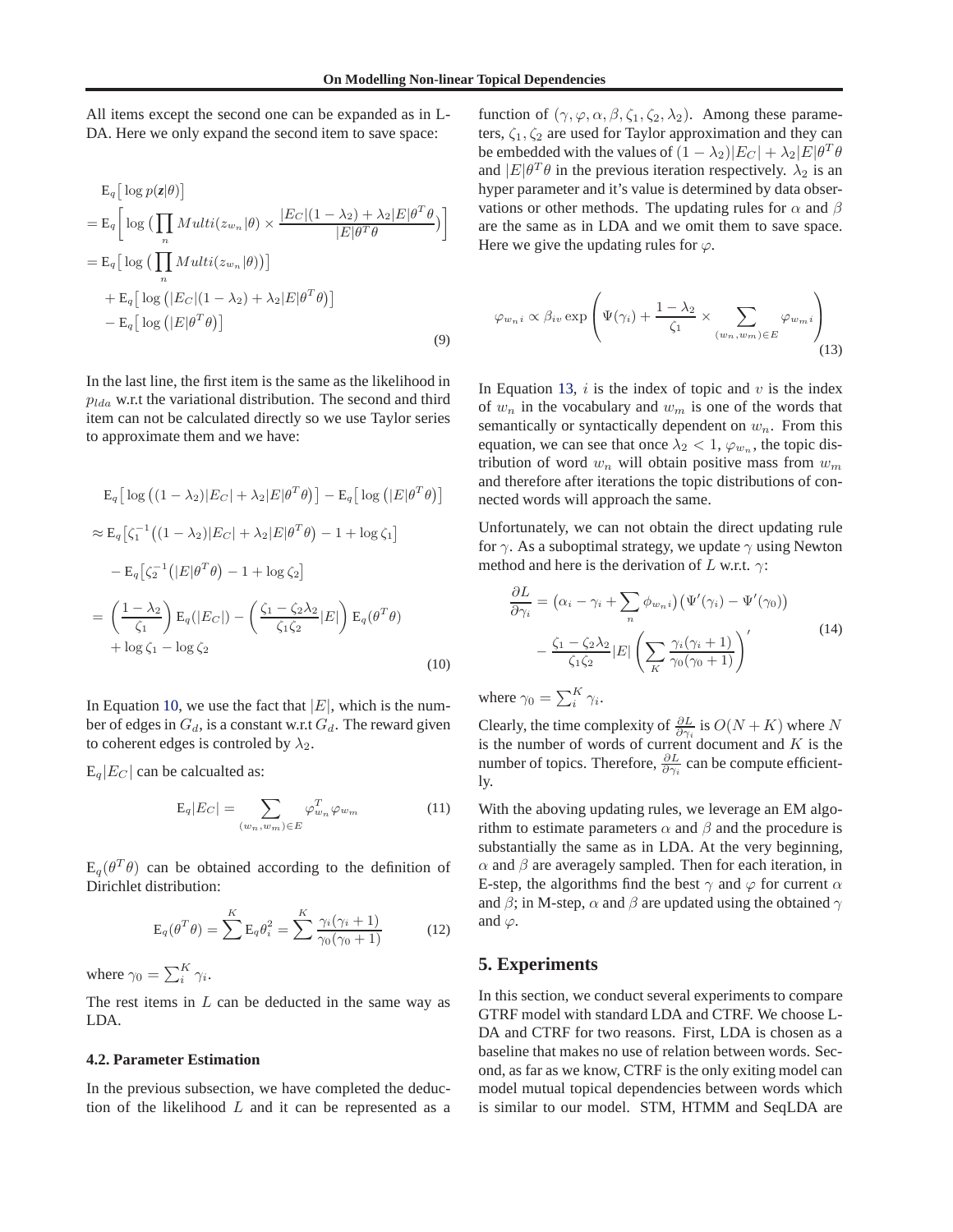nice models but they focuses unidirectional dependencies between words or chapter so they are not chosen as comparison models in this paper.

## **5.1. Datasets**

We use four datasets in our experiments, two are news documents and two are research papers. The four datasets used in this paper are:

*Reuters-21578*<sup>1</sup> : It contains 21,578 documents appeared on Reuters newswire in 1987.

*20NewsGroups*<sup>2</sup> : A collection of approximately 20,000 newsgroup documents.

*NIPS data*<sup>3</sup> [\(A. et al.](#page-7-0), [2007\)](#page-7-0): The accepted papers of NIPS from 2000 to 2005.

*ICML data*: The accepted papers of ICML from 2007 to 2013.

Table 5.1 illustrates these four datasets. As illustrated, these four datasets are of two different kinds. Retures-21578 and 20NewsGroups contain more documents but with shorter length while NIPS and ICML data contain less documents but with longer length. What's more important, the former two datasets are news articles so they may cover more topics than the two research paper datasets. We choose these two kinds of datasets intentionally to test GTRF's performance in different scenarios.

| Dataset       | $#$ of docs | $#$ of unique | $Avg \# of words$ |
|---------------|-------------|---------------|-------------------|
|               |             | words         | per doc           |
| Reuters-21578 | 16,844      | 13,054        | 75                |
| 20NewsGroup   | 18,828      | 27,456        | 108               |
| <b>NIPS</b>   | 1,000       | 15,415        | 1,704             |
| ICML          | 1.004       | 20.907        | 2.599             |

#### Table 2. Illustration of datasets

To implement GTRF, we parse all documents using Stan-ford Parser<sup>4</sup> [\(Marneffe et al.](#page-8-0), [2006\)](#page-8-0). New edges are added between the *subject* and *object* of the same verb and stopwords and the edges connecting to them are removed after dependency parsing.

#### **5.2. Experiments setup**

Following most existing studies on topic model, we test our model and comparison methods in document modeling and evaluate their performance using predicative perplexity. For all datasets, we train models with two thirds of doc-

2 http://qwone.com/ jason/20Newsgroups/

3 http://ai.stanford.edu/ gal/Data/NIPS/

uments and calculate predicative perplexity on the unseen one third of documents. Formally, the predicative perplexity is defined as:

$$
\text{perplexity}(D_{test}) = \exp\left\{-\frac{\sum_d \sum_{w \in d} \ln p(w)}{\sum_d |d|}\right\}
$$

where  $D_{test}$  is the collection of unseen documents and  $|d|$ is the length of document d.

Predictive perplexity tells the uncertainty of unseen documents given the trained model. Lower predictive perplexity value means the trained model fits the unseen data better.

Because the topics of ICML and NIPS data are more concentrated and the number of documents is fewer, it is not proper to assume that they contains large number of topics. Therefore, we test all three models on ICML and NIPS data with topic numbers  $K = 10, 15, 20, 25$ . For the other two dataset, we test all three models with topic number  $K = 10, 20, 50, 100$ . In our GTRF model, there is a control parameter  $\lambda_2$  that can not be estimated directly and we test GTRF with  $\lambda_2 = 0.2, 0.4, 0.6, 0.8$ .

## **5.3. Experimental results and analysis**

We compare GTRF with existing models in three ways. First, we compare their performance on document modeling with perplexity. Then we test the topical similarity of words modelled by GTRF to find if GTRF can better model the dependencies between words in the documents. At last we conduct a case study to show the topical coherence of our model.

#### **Document Modeling**

Figure [3](#page-6-0) and Figure [4](#page-6-0) illustrates the experimental results. We repeat each experiment five times and the perplexity values shown here are the average values. Unsurprisingly, both CTRF and GTRF perform much better than standard LDA in all four corpora because both CTRF and GTRF uses extra information rather than co-occurring relation to discover topics.

The comparison between the results of CTRF and GTRF is interesting. For the ICML and NIPS data, GTRF produces much lower predictive perplexity than CTRF when  $\lambda_2$  values from 0.8 to 0.2 (see Figure [3\)](#page-6-0). While for Reuters-21578 and 20NewsGroups data, CTRF performs better than GTR-F when  $\lambda_2$  is greater (>0.6)(see Figure [4\)](#page-6-0). As discussed in Section [3,](#page-2-0) lower  $\lambda_2$  means higher reward to coherent edges, so one possible reason is that the length of news articles is short so that dependency between related words is not so significant comparing with neighboring words. In fact, we can see that the improvements of CTRF and GTRF on ICML and NIPS data are greater than on Reuters-21578

<sup>1</sup> http://www.daviddlewis.com/resources/testcollections/ reuters21578/

<sup>4</sup> http://nlp.stanford.edu/software/lex-parser.shtml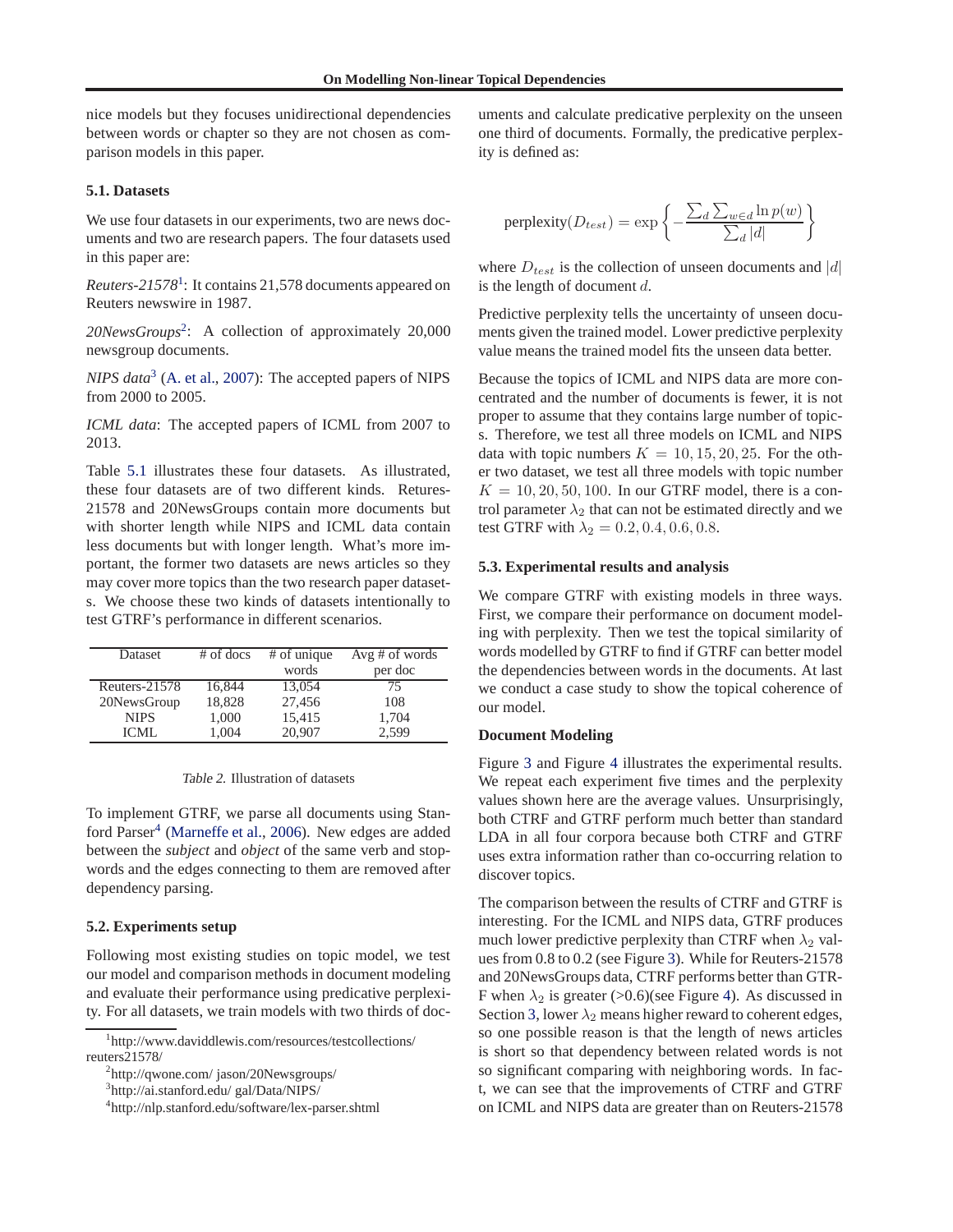<span id="page-6-0"></span>

Figure 3. Experimental results on ICML and NIPS data.

and 20NewsGroups. It can be explained with the same reason.

According to the results illustrated in Figure 3 and 4, we can see that lower  $\lambda_2$  always leads to lower perplexity. However, it doesn't mean that  $\lambda_2$  should be given a tiny value (e.g., 0.1 or even smaller). In experiments, we find that GTRF is to some extent sensitive to  $\lambda_2$  and lower  $\lambda_2$ tends to lead to lower stability. Table 3 shows the variation coefficient of the perplexity for different  $\lambda_2$  (averaged on all 4 datasets). The variation coefficient of perplexities is calculated by:

$$
vc(perp) = \frac{\sigma(perp)}{\mu(perp)}\tag{15}
$$

where  $\sigma(\cdot)$  is the standard derivation and  $\mu(\cdot)$  is the mean. The coefficient of variation is a normalized measure (w.r.t the mean). Higher variation coefficient indicates more dispersion exists from the average value, which means lower stability to our method.

| ላ2      |       |      |       | 8             |
|---------|-------|------|-------|---------------|
| $_{vc}$ | דצניו | 1422 | .0946 | $\sim$ $\sim$ |

Table 3. The variation coefficient of  $\lambda_2$ .

From Table 3 we can see that the variation coefficient of the perplexity increases with the decreasing of  $\lambda_2$ . This



Figure 4. Experimental results on 20NewsGroup and Reuters-21578.

suggests that although lower  $\lambda_2$  produces lower perplexity, the stability of GTRF decreases as well. The most possible reason is that we reward all coherent edges evenly while it shouldn't be. In our future work we will try to classify edges according to lexical or statistic features and then reward them in different manners.

## **Topical Similarity**

As an echo of the data observation illustrated in Figure [1,](#page-0-0) Figure [5](#page-7-0) shows the topic similarity between words modeled by GTRF, CTRF and LDA on Reuters-21578 (topic number  $= 10$ ). Comparing with what shown in Figure [1,](#page-0-0) the topical similarity in the same corpus keeps almost the same while the similarity in GTRF and CTRF between co-occurring words, neighboring words are much higher. In particular, GTRF outperforms CTRF on the similarity between dependent words. No one would deny that these word pairs should have higher topical similarity. This contrast proves that GTRF complies human cognition better than CTRF and LDA.

#### **Topical Coherence**

Figure [6](#page-7-0) shows the comparison of topic assignments of GTRF  $(K = 10, \lambda_2 = 0.4)$  and LDA  $(K = 10)$  on the same document. In LDA, a word is assigned to the same topic no matter how many times it occurs and no matter what its context is. As a contrast, GTRF can assign different topics to different occurrences according to the context.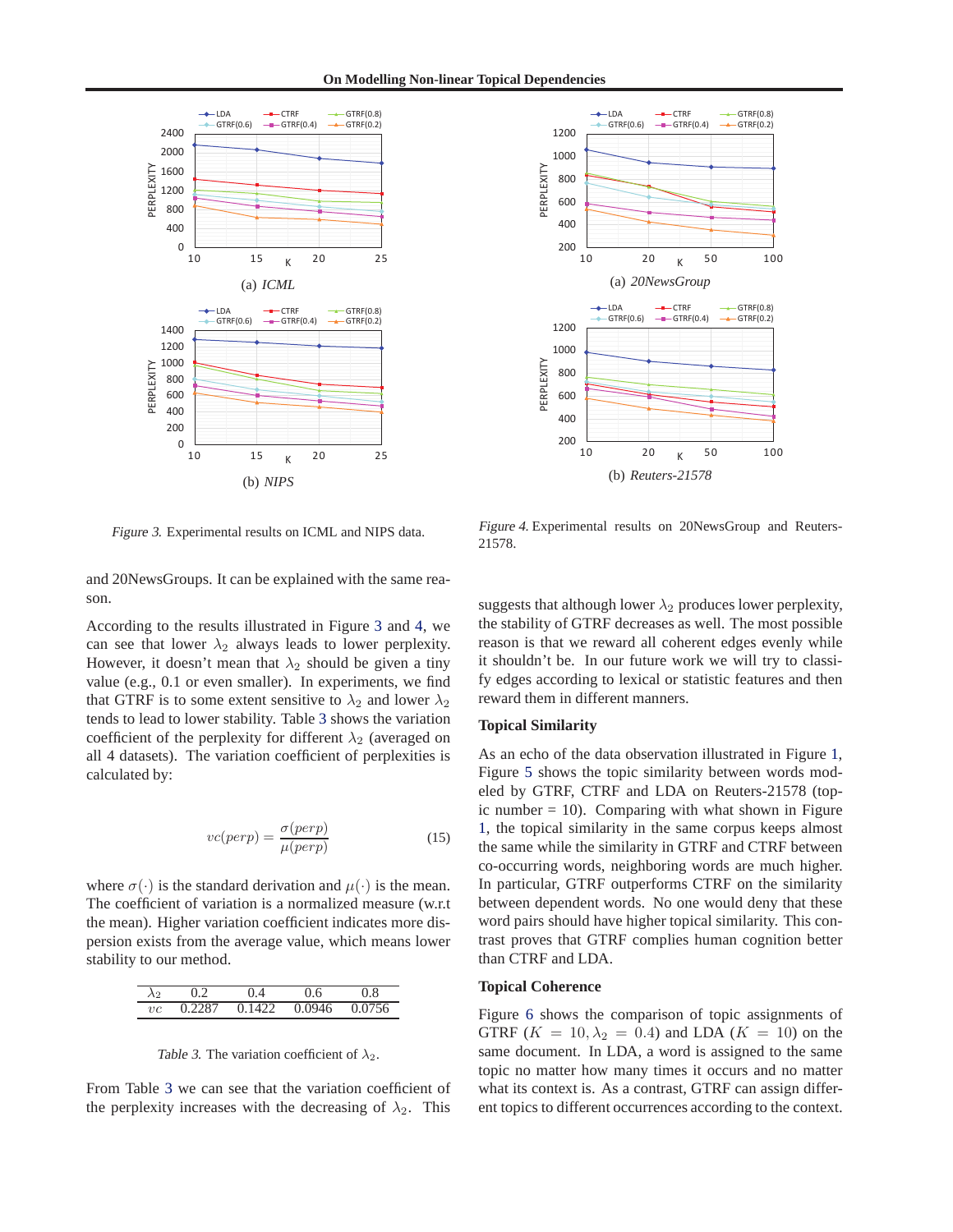<span id="page-7-0"></span>The U.S. congress and the oil industry are deeply divided on ways the government should assist the industry, hurt by the sharp fall in oil prices, and the subsequent growth in oil imports, industry analysts said. "The industry is deeply divided between those who support an oil tariff and those who believe tax incentives are better." Said Daniel Yergin, director of Cambridge Energy research associates, which recently completed a survey of the U.S. congress on energy issues.

The U.S. congress and the oil industry are deeply divided on ways the government should assist the industry, hurt by the sharp fall in oil prices, and the subsequent growth in oil imports, industry analysts said. "The industry is deeply divided between those who support an oil tariff and those who believe tax incentives are better." Said Daniel Yergin, director of Cambridge Energy research associates, which recently completed a survey of the U.S. congress on energy issues.

Figure 6. An example of the comparison between GTRF and LDA.

*(top: LDA, bottom:GTRF. Each color stands for a topic.)*



Figure 5. Topical similarity between words using GTRF.

For example, in the first row, GTRF assigns "oil" and "industry" the same topic and thus leads to higher topic coherent. We also test the result of CTRF, it can to some extent assign same topic to adjacent words but failed to deal with long distance word pairs or triples such as "government ... assist... industry".

In conclusion, the reason for the good performance of GTRF is on two-fold. First, GTRF integrates more information than existing models. GTRF is to some extent a semi-supervised model because the dependency parser is trained on human annotated data. Therefore, importing dependency parser is somehow equivalent to importing human linguistic knowledge. Secondly, when inferring GTR-F, we make no extra assumption which means GTRF will treat different priors evenly. However, there is one more thing need further research: the control parameter  $\lambda_2$ . Although in experiments we observed that a smaller  $\lambda_2$  will reward coherent edges more and leads to lower perplexity, it will brings potential risk to our model. In a more realistic manner, we should reward coherent edges discriminatively according to their lexical or statistical features instead of reward them evenly. This is our future work.

# **6. Conclusions**

In this paper, we have proposed a novel model, Global Topic Random Field (GTRF) that aims at discoverring latent topics from large achieve of documents by exploiting topical dependencies between semantically or syntactically dependent words. While existing models assume that words in the same document are evenly related, GTRF makes a more reasonable assumption that these words should have higher topical similarity. We had investigated data observations to confirm this assumption. To model the complex dependency structures that can not be modeled by existing models, we have proposed GRF, a random field with a simple probability function. By integrating GRF into LDA, our GTRF model can both model complex structures and be inferred conveniently. We also have developed a variational inference and efficient EM algorithm to estimate GTRF's parameters and conducted series of experiments on different kinds of corpora. Experimental results show that GTR-F achieves significantly better performance than existing start-of-the-art models.

## **Acknowledgment**

The work is supported by 973 basic program research (No. 2014CB340504), NSFC (No. 61035004, No. 61222212, No. 61073073), NSFC-ANR (No. 61261130588), XLike (FP7-288342), and THU-NUS NExT Co-Lab.

## **References**

A., Globerson, G., Chechik, F., Pereira, and N., Tishby. Euclidean Embedding of Co-occurrence Data. *The Journal of Machine Learning Research*, 8:2265–2295, 2007.